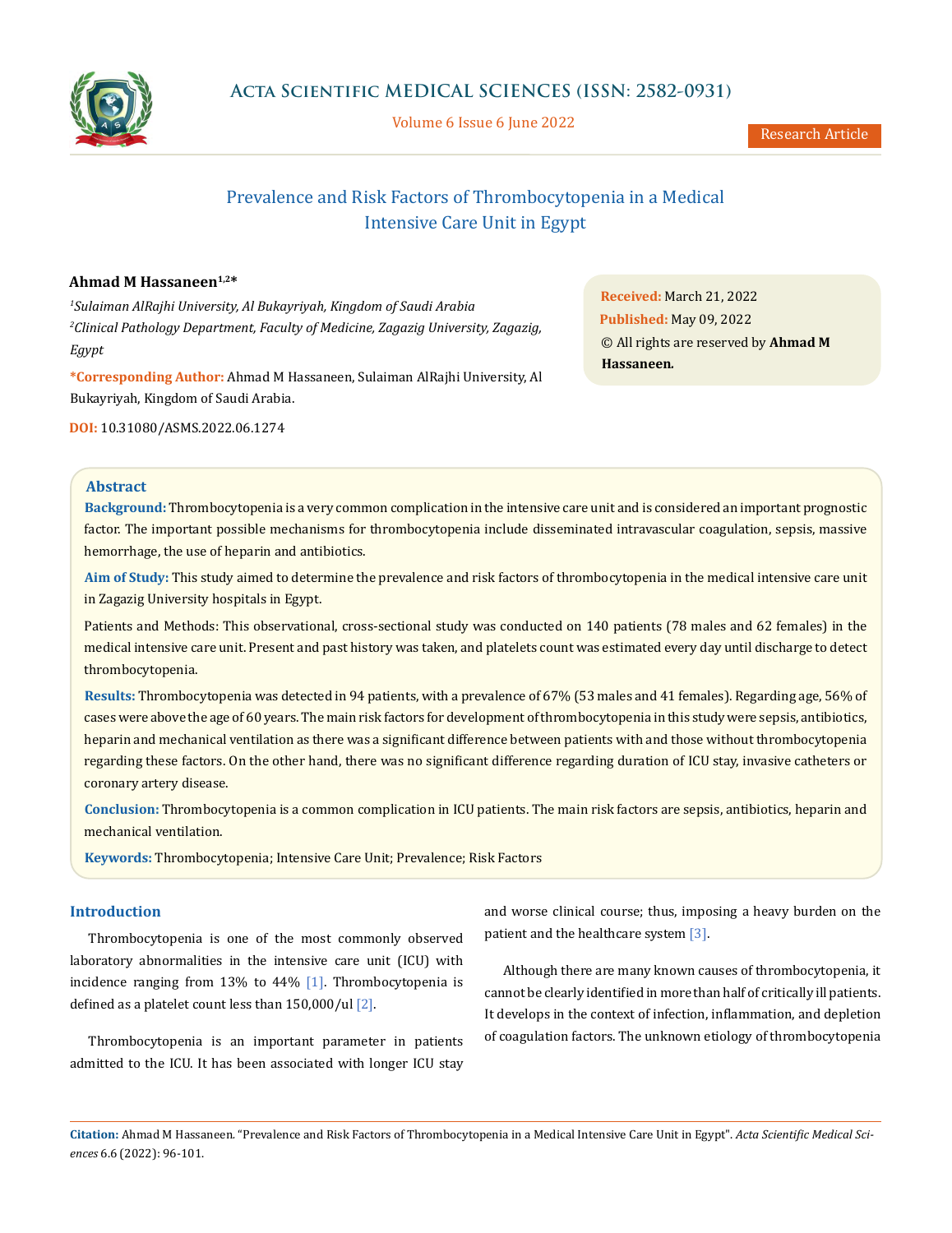seen in the ICU has been termed as thrombocytopenia in critically ill patients. It is thought to be a poor prognostic indicator  $[4]$ .

The possible mechanisms leading to thrombocytopenia in critically ill patients could involve the presence of disseminated intravascular coagulation (DIC), sepsis, massive hemorrhage and thrombocytopenia induced by heparin or other drugs [5].

The systemic inflammatory response syndrome (SIRS) and sepsis are among the leading causes of hospitalization and ICU mortality, as are the leading cause of thrombocytopenia in critically ill patients [6].

# **Patients and Methods**

This study was conducted at the medical ICU and Clinical Pathology laboratories at Zagazig University hospitals during a fourmonth period. This observational, cross-sectional study was aiming to calculate the prevalence of ICU-acquired thrombocytopenia and its associated risk factors. The study was conducted on 140 patients divided into 78 males and 62 females.

#### Inclusion and exclusion criteria

Patients admitted to the medical ICU during a four-month period were included. Patients were excluded if they had a platelet count less than 150,000/ul on admission, history of platelet disorder, autoimmune disorder, hematological malignancy or splenectomy.

After informed consent was obtained, all the participants were subjected to the following:

Full history taking:

- Personal and family history
- Present and past history of diseases, surgery or drug intake.

Collection of venous blood samples for estimation of platelets count

- Venous blood samples were taken on Ethylene diamine tetra acetic acid (EDTA) vacutainer tube and were processed using Sysmex KX 21. N. cell counter. Also, fresh blood smears were prepared and stained with Leishman's stain to check and confirm platelets count.
- Platelet count was checked every day from ICU admission to ICU discharge.

#### **Data processing and analysis**

Statistical analyses were performed using SPSS software version 22.0 (IBM, Armonk, NY, USA), and MedCalc program for Windows. Measures of central tendency and dispersion were used to analyze the numerical variables. The categorical variables were analyzed using the chi-squared test ( $\chi$ 2 test).

A p-value <0.05 was used as a measure of statistical significance.

#### **Ethical statement**

Participation in this study was completely voluntary and a written consent was taken from all patients. The right of withdrawal at any time without giving a reason was preserved. No patients' names were recorded.

#### **Results**

We enrolled 140 patients (78 males and 62 females) admitted to the medical ICU of Zagazig University Hospitals during a fourmonth period.

The participants were selected through systematic random sampling. The age of the study participants ranged between 26 and 75 years, with a mean of 53.65 and standard deviation of 14.4 years.

The baseline characteristics of the sample population are summarized in (Table 1).

| <b>Parameter</b>       | No. $(\%)$ or mean |
|------------------------|--------------------|
| Age (years)            | $53.65 \pm 14.4$   |
| Hypertension           | 32 (22.8%)         |
| Chronic kidney disease | 19 (13.6%)         |
| Diabetes mellitus      | 17 (12.1%)         |
| Cancer                 | 15 (10.7%)         |
| Cardiovascular disease | 12 (8.5%)          |

**Table 1:** Baseline characteristics of all patients (No. = 140).

Hypertension was the commonest comorbidity, followed by chronic kidney disease, diabetes mellitus, cancer and cardiovascular disease with 32 (22.8%), 19(13.6%), 17 (12.1%), 15 (10.7%) and 12 (8.6%) cases, respectively.

The mean platelets count at admission was 188,400/ul.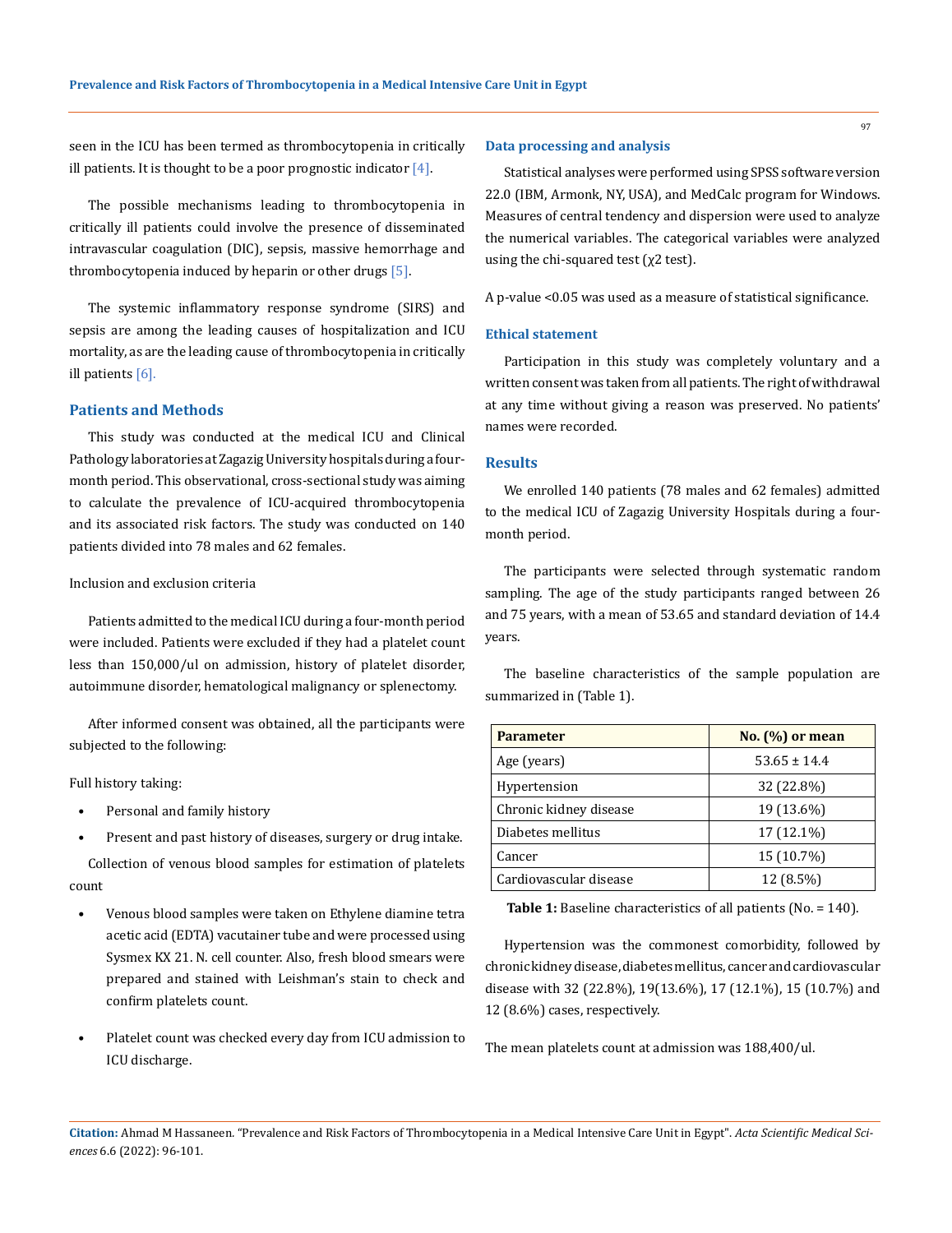94 patients (67%) developed thrombocytopenia during their ICU stay. Among them, 53 were male and 41 were female. The gender difference was not significant (Table 2).

| Gender                 | No. (%) of thrombocytopenia<br>cases | <b>P-value</b> |
|------------------------|--------------------------------------|----------------|
| Male (Total = $78$ )   | 53 (67.9%)                           | 0.82           |
| Female<br>$Total = 62$ | 41 (66.1%)                           |                |

**Table 2:** Prevalence of thrombocytopenia according to gender.

p-value >0.05: Non significant (NS). p-value <0.05: Significant (S).\*

p-value <0.01: Highly Significant (HS).\*\*

56% of the patients who developed thrombocytopenia were above the age of 60 years. The frequency of thrombocytopenia according to different age groups is presented in (Table 3).

| Age group       | No. (%) of thrombocytopenia cases |
|-----------------|-----------------------------------|
| $\leq 40$ years | 15 (15.9%)                        |
| $41 - 50$ years | 14 (14.8%)                        |
| $51 - 60$ years | 19 (20.2%)                        |
| $>60$ years     | 46 (48.9%)                        |

98

**Table 3:** Prevalence of thrombocytopenia according to age groups.

The comparison between patients with and without thrombocytopenia regarding risk factors and co-morbidities is shown in (Table 4). There was a significant difference regarding sepsis, use of antibiotics, use of heparin and mechanical ventilation. While there was no significant difference in the duration of ICU stay, presence of coro nary artery disease and use of invasive catheters.

| <b>Risk factor</b>         | <b>Patients with</b><br>thrombocytopenia<br>(94 patients),<br>No. (%) | <b>Patients without thrombocy-</b><br>topenia<br>(46 patients),<br>No. (%) | P-value     |
|----------------------------|-----------------------------------------------------------------------|----------------------------------------------------------------------------|-------------|
| ICU stay (days), mean      | 7.25                                                                  | 6.4                                                                        | 0.18        |
| Mechanical ventilation     | 57 (60.6%)                                                            | 19 (41.3%)                                                                 | $0.031*$    |
| Sepsis                     | 65 (69.1%)                                                            | 22 (47.8%)                                                                 | $0.015*$    |
| Invasive catheters         | 50 (53.1%)                                                            | 25 (54.3%)                                                                 | 0.897       |
| Coronary artery<br>disease | 13 (13.8%)                                                            | $8(17.4\%)$                                                                | 0.579       |
| Antibiotics                | 72 (76.6%)                                                            | 19 (41.3%)                                                                 | $< 0.001**$ |
| Heparin                    | 51 (54.2%)                                                            | 15 (32.6%)                                                                 | $0.016*$    |

**Table 4:** Comparison between patients with and without thrombocytopenia regarding the associated risk factors.

p-value >0.05: Non significant (NS).

p-value <0.05: Significant (S).\*

p-value <0.01: Highly Significant (HS).\*\*

# **Discussion**

The many comorbidities in the severely ill patient affect platelet homeostasis, and consequently, thrombocytopenia is very common in critically ill patients treated in the intensive care unit (ICU). Thrombocytopenia is usually defined as a platelet count of less than  $150$  x  $10^9$ /L, whereas severe thrombocytopenia is considered as platelet counts less than  $50 \times 10^9$ /L  $[7]$ .

Platelets play a key role in hemostasis and can be used as a marker of disseminated intravascular coagulation, where a significant decrease in platelet count should be interpreted as a deterioration signal in critically ill patients especially in patients with sepsis or septic shock [8].

Sepsis is a triggering factor of thrombocytopenia, modifying platelets production, increasing their consumption, sequestration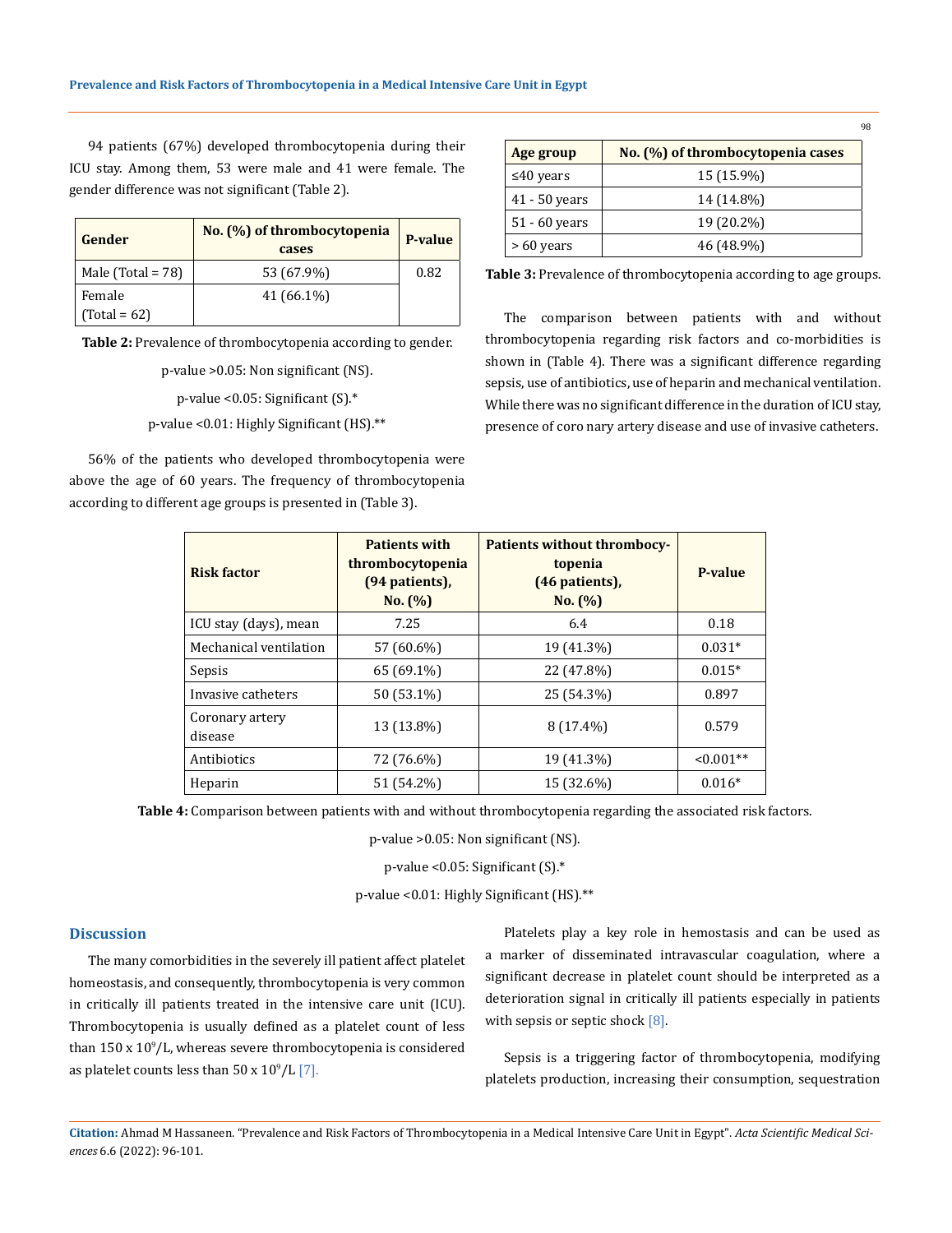or destruction by the spleen or along the surface of endothelial cells [6].

The activation, consumption and destruction of platelets may occur in endothelial surface as a result of extensive interaction of platelets with the endothelial cells that occurs in sepsis contributing to multiple organ dysfunctions seen in these patients [9].

Thrombocytopenia is common in ICU patients during the first 4 days and is correlated with the severity of the underlying illness or tissue damage. A poor prognosis is indicated by platelet counts that do not recover or that show a progressive decrease 5 days after admission [10].

In the present study which has been conducted in the medical ICU, 94 patients (67%) developed thrombocytopenia. In the study of Sara Rahama., *et al*. [13], the incidence was 70% in a medical ICU in a tertiary care hospital in Sudan.

Vanderschueren., *et al*. [9] detected that 41% of the patients admitted to medical ICU developed thrombocytopenia (platelet count less than  $150 \times 10^9$ /L) during their ICU stay at least once.

In another study done in Morocco, the incidence of thrombocytopenia among patients admitted to a surgical ICU was recorded at 36.6% [11].

Based on these findings from different studies, we can report that there is a considerable variation in the prevalence of thrombocytopenia among ICU patients which is affected by many factors such as the underlying cause for admission, drugs used and other associated risk factors.

Regarding age, 48.9% of the patients who developed thrombocytopenia were aged over 60 years which is in agreement with the results of the studies of Strauss., *et al*. [12] and Sara Rahama., *et al*. [13].

No significant association between development of thrombocytopenia and gender was found in our study, a finding which has been also reported in the study of Sara Rahama., *et al*. [13].

We studied the association between the development of thrombocytopenia in ICU patients and presence of some risk factors.

Sepsis was one of the risk factors and therefore an implicated cause as there was a significant difference between patients with and without thrombocytopenia as regard the presence of sepsis. This finding was consistent with that of C Mehta., *et al*. [14] and So Yeon Lim., *et al*. [15].

The association of thrombocytopenia with sepsis can be explained on the basis of an underlying DIC process, immunemediated platelet destruction and haemophagocytic syndrome [16,17].

Another important risk factor in our study is the use of antibiotics, as we found a significant difference between patients with and without thrombocytopenia. This finding was also reported by Sara Rahama., *et al*. [13], C Mehta., *et al*. [14], So Yeon Lim., *et al*. [15], and Hanai., *et al*. [18].

In the present study, we also found that the use of heparin is a significant risk factor for thrombocytopenia in ICU patients, which had been also found in the studies of C Mehta., *et al*. [14], So Yeon Lim., *et al*. [15] and Williamson., *et al*. [19].

Heparin-induced thrombocytopenia is a well-described complication of heparin therapy with an incidence of 1-5% when unfractionated heparin (UFH) is used, but less than 1% with low molecular weight heparin (LMWH) [20].

Mechanical ventilation is another risk factor detected in our study where there was a significant difference between patients with and those without thrombocytopenia. This point agrees with the studies of Sara Rahama., *et al*. [13] and C Mehta., *et al*. [14] but does not agree with that of So Yeon Lim., *et al*. [15] who reported mechanical ventilation as a non-significant risk factor.

On the other hand, there was no significant difference regarding duration of ICU stay or the use of invasive catheters, this agrees with the study of C Mehta., *et al.* [14]. Also, there was no significant difference regarding coronary artery disease, but this does not agree with the study of C Mehta., *et al*. [14] and they suggested that the pathophysiology of this association may be explained by the use of antiplatelet drugs in those patients but this needs further investigation for more clarification.

According to all these findings, there is some variation in different risk factors and their significance in the development

**99** 

**Citation:** Ahmad M Hassaneen*.* "Prevalence and Risk Factors of Thrombocytopenia in a Medical Intensive Care Unit in Egypt". *Acta Scientific Medical Sciences* 6.6 (2022): 96-101.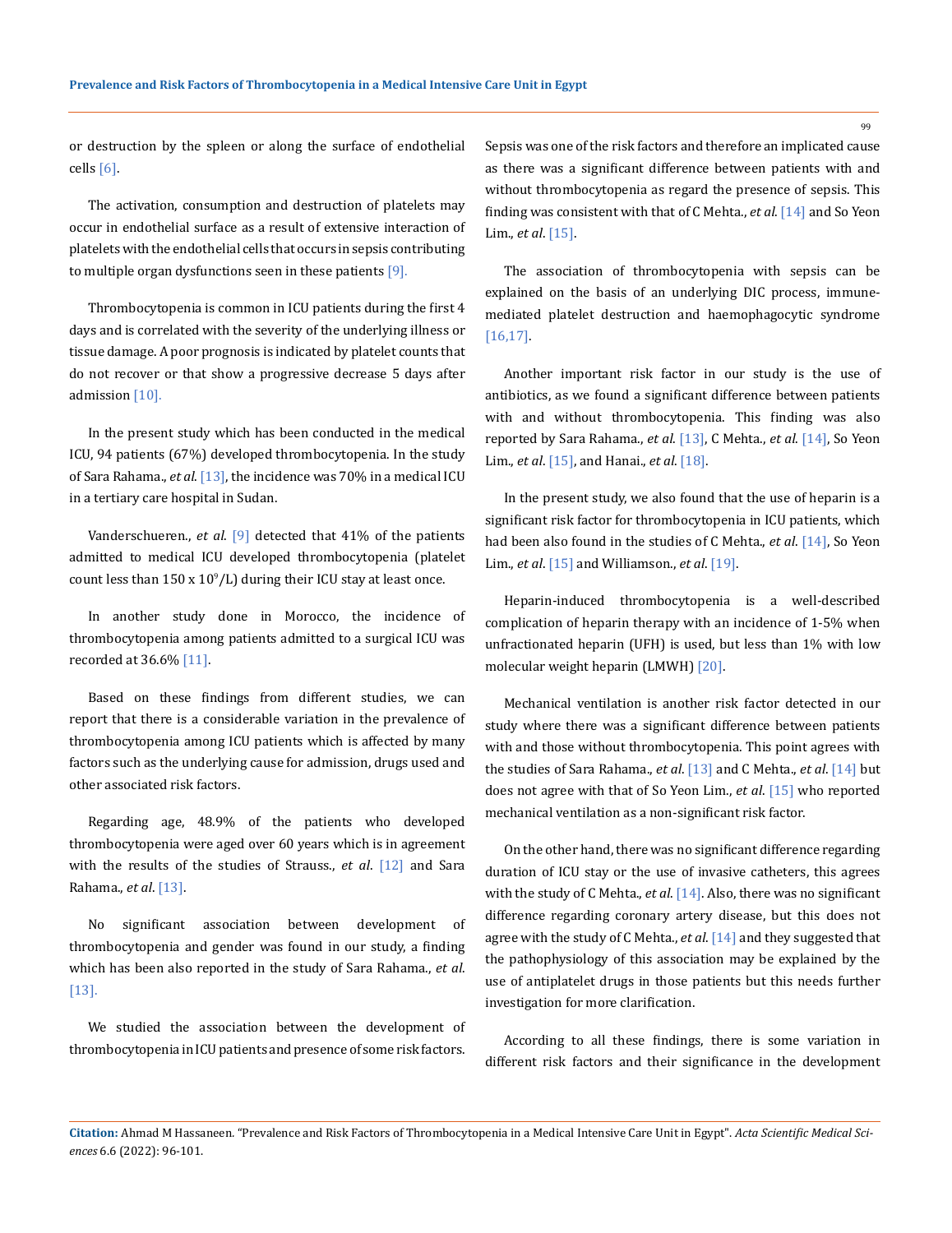of thrombocytopenia in ICU patients. This can be affected by the already present morbidities and chronic diseases, the sample size and the strategy of management of ICU patients in different places.

#### **Conclusion**

Thrombocytopenia is a common complication in ICU patients. It can be considered an indicator of the severity of patient's illness and also as an important prognostic factor. There is a considerable variation in the prevalence of thrombocytopenia among ICU patients in different localities. The main risk factors are sepsis, antibiotics, heparin and mechanical ventilation.

Systematic and extensive investigations are required to establish the cause of thrombocytopenia in ICU as there are many possible causes and mechanisms.

#### **Conflict of Interest**

None.

# **Bibliography**

- 1. Bonfiglio MF., *et al*[. "Thrombocytopenia in intensive care](https://pubmed.ncbi.nlm.nih.gov/8547728/)  [patients: A comprehensive analysis of risk factors in 314](https://pubmed.ncbi.nlm.nih.gov/8547728/)  patients". *[Annals of Pharmacotherapy](https://pubmed.ncbi.nlm.nih.gov/8547728/)* 29.9 (1995): 835-842.
- 2. [Khurana D and Deoke SA. "Thrombocytopenia in critically ill](https://pubmed.ncbi.nlm.nih.gov/29307969/)  [patients: clinical and laboratorial behavior and its correlation](https://pubmed.ncbi.nlm.nih.gov/29307969/)  [with short-term outcome during hospitalization".](https://pubmed.ncbi.nlm.nih.gov/29307969/) *Indian [Journal of Critical Care Medicine](https://pubmed.ncbi.nlm.nih.gov/29307969/)* 21 (2017): 861-864.
- 3. Greinacher A and Selleng K. "Thrombocytopenia in the intensive care unit patient". *Hematology ASH Education Program* (2010): 135-143.
- 4. [Chang JC. "Thrombocytopenia in critically ill patients due to](https://www.oatext.com/thrombocytopenia-in-critically-ill-patients-due-to-vascular-microthrombotic-disease-pathogenesis-based-on-two-activation-theory-of-the-endothelium.php)  [vascular microthrombotic disease: pathogenesis based on](https://www.oatext.com/thrombocytopenia-in-critically-ill-patients-due-to-vascular-microthrombotic-disease-pathogenesis-based-on-two-activation-theory-of-the-endothelium.php)  ["two activation theory of the endothelium".](https://www.oatext.com/thrombocytopenia-in-critically-ill-patients-due-to-vascular-microthrombotic-disease-pathogenesis-based-on-two-activation-theory-of-the-endothelium.php) *Vascular disease Therapy* [2 \(2017\): 1-7.](https://www.oatext.com/thrombocytopenia-in-critically-ill-patients-due-to-vascular-microthrombotic-disease-pathogenesis-based-on-two-activation-theory-of-the-endothelium.php)
- 5. [Levi M and Schultz M. "Coagulopathy and platelet disorders in](https://pubmed.ncbi.nlm.nih.gov/20935621/)  critically ill patients". *[Minerva Anestesiology](https://pubmed.ncbi.nlm.nih.gov/20935621/)* 76 (2010): 851- [859.](https://pubmed.ncbi.nlm.nih.gov/20935621/)
- 6. Domingos Dias Cicarelli., *et al*[. "Thrombocytopenia in critically](https://www.oatext.com/Thrombocytopenia-in-critically-ill-patients-prognostic-marker-in-postoperative-ICU.php)  [ill patients: prognostic marker in postoperative ICU".](https://www.oatext.com/Thrombocytopenia-in-critically-ill-patients-prognostic-marker-in-postoperative-ICU.php) *Global [Anesthesia and Perioperative Medicine](https://www.oatext.com/Thrombocytopenia-in-critically-ill-patients-prognostic-marker-in-postoperative-ICU.php)* (2015).
- 7. Andreas Greinacher and Kathleen Selleng. "Thrombocytopenia in the Intensive Care Unit Patient". *Hematology ASH Education Program*1 (2010): 135-143.
- 8. Boechat TD., *et al*[. "Thrombocitopenia in sepsis: an important](https://pubmed.ncbi.nlm.nih.gov/23917711/)  prognosis factor". *[Revista Brasileira de Terapia Intensiva](https://pubmed.ncbi.nlm.nih.gov/23917711/)* 24 [\(2012\): 35-42.](https://pubmed.ncbi.nlm.nih.gov/23917711/)
- 9. Vanderschueren S., *et al*[. "Thrombocytopenia and prognosis in](https://pubmed.ncbi.nlm.nih.gov/10890635/)  intensive care". *[Critical Care Medicine](https://pubmed.ncbi.nlm.nih.gov/10890635/)* 28 (2000): 1871-1876.
- 10. Thiele T., *et al*[. "Thrombocytopenia in the intensive care](https://pubmed.ncbi.nlm.nih.gov/23953341/)  [unit-diagnostic approach and management".](https://pubmed.ncbi.nlm.nih.gov/23953341/) *Seminar on Hematology* [50.3 \(2013\): 239-250.](https://pubmed.ncbi.nlm.nih.gov/23953341/)
- 11. Aissaoui Y., *et al*. "Thrombocytopenia in a surgical intensive care unit: incidence, risk factors and effect on outcome". *Presse Medicine* 36 (2007): 43-49.
- 12. Strauss R., *et al*[. "Thrombocytopenia inpatients in the](https://pubmed.ncbi.nlm.nih.gov/12163790/)  [medical intensive care unit: Bleeding prevalence, transfusion](https://pubmed.ncbi.nlm.nih.gov/12163790/)  [requirements and outcome".](https://pubmed.ncbi.nlm.nih.gov/12163790/) *Critical Care Medicine* 30.8 [\(2002\): 1765-1771.](https://pubmed.ncbi.nlm.nih.gov/12163790/)
- 13. Sara Rahama., *et al*. "Prevalence of Intensive-care-unitacquired Thrombocytopenia in a Tertiary Care Hospital in Sudan". *Dr. Sulaiman Al Habib Medical Journal* 1.1-2 (2019): 12-15.
- 14. C MEHTA., *et al*[. "Incidence and risk factors for](http://www.scielo.org.za/scielo.php?script=sci_arttext&pid=S1562-82642016000100007)  [thrombocytopenia in the intensive care units of a tertiary](http://www.scielo.org.za/scielo.php?script=sci_arttext&pid=S1562-82642016000100007)  hospital in northern India". *[Southern African Journal of Critical](http://www.scielo.org.za/scielo.php?script=sci_arttext&pid=S1562-82642016000100007)  Care* [32.1 \(2016\): 28-31.](http://www.scielo.org.za/scielo.php?script=sci_arttext&pid=S1562-82642016000100007)
- 15. SO Yeon LIM., *et al*[. "The Incidence, Causes, and Prognostic](https://www.ncbi.nlm.nih.gov/pmc/articles/PMC3492680/)  [Significance of New-Onset Thrombocytopenia in Intensive](https://www.ncbi.nlm.nih.gov/pmc/articles/PMC3492680/)  [Care Units: A Prospective Cohort Study in a Korean Hospital".](https://www.ncbi.nlm.nih.gov/pmc/articles/PMC3492680/)  *[Journal of Korean Medical Science](https://www.ncbi.nlm.nih.gov/pmc/articles/PMC3492680/)* 27 (2012): 1418-1423.
- 16. Stephan F., *et al*[. "Role of hemophagocytic histiocytosis in](https://academic.oup.com/cid/article/25/5/1159/341323)  [the etiology of thrombocytopenia in patients with sepsis](https://academic.oup.com/cid/article/25/5/1159/341323)  syndrome or septic shock". *[Clinical Infectious Disease](https://academic.oup.com/cid/article/25/5/1159/341323)* 25 [\(1997\): 1159-1164.](https://academic.oup.com/cid/article/25/5/1159/341323)
- 17. Neame PB., *et al*[. "Thrombocytopenia in septicemia: the role](https://pubmed.ncbi.nlm.nih.gov/6446336/)  [of disseminated intravascular coagulation".](https://pubmed.ncbi.nlm.nih.gov/6446336/) *Blood* 56 (1980): [88-92.](https://pubmed.ncbi.nlm.nih.gov/6446336/)
- 18. Hanai Y., *et al*[. "A retrospective study of the risk factors for](https://pubmed.ncbi.nlm.nih.gov/27321773/)  [linezolid-induced thrombocytopenia and anemia".](https://pubmed.ncbi.nlm.nih.gov/27321773/) *Journal of [Infection and Chemotherapy](https://pubmed.ncbi.nlm.nih.gov/27321773/)* 22 (2016): 536-542.
- 19. Williamson DR., *et al*[. "Thrombocytopenia in critically ill](https://pubmed.ncbi.nlm.nih.gov/23788287/)  [patients receiving thromboprophylaxis: frequency, risk](https://pubmed.ncbi.nlm.nih.gov/23788287/)  factors, and outcomes". *Chest* [144 \(2013\): 1207-1215.](https://pubmed.ncbi.nlm.nih.gov/23788287/)

100

**Citation:** Ahmad M Hassaneen*.* "Prevalence and Risk Factors of Thrombocytopenia in a Medical Intensive Care Unit in Egypt". *Acta Scientific Medical Sciences* 6.6 (2022): 96-101.